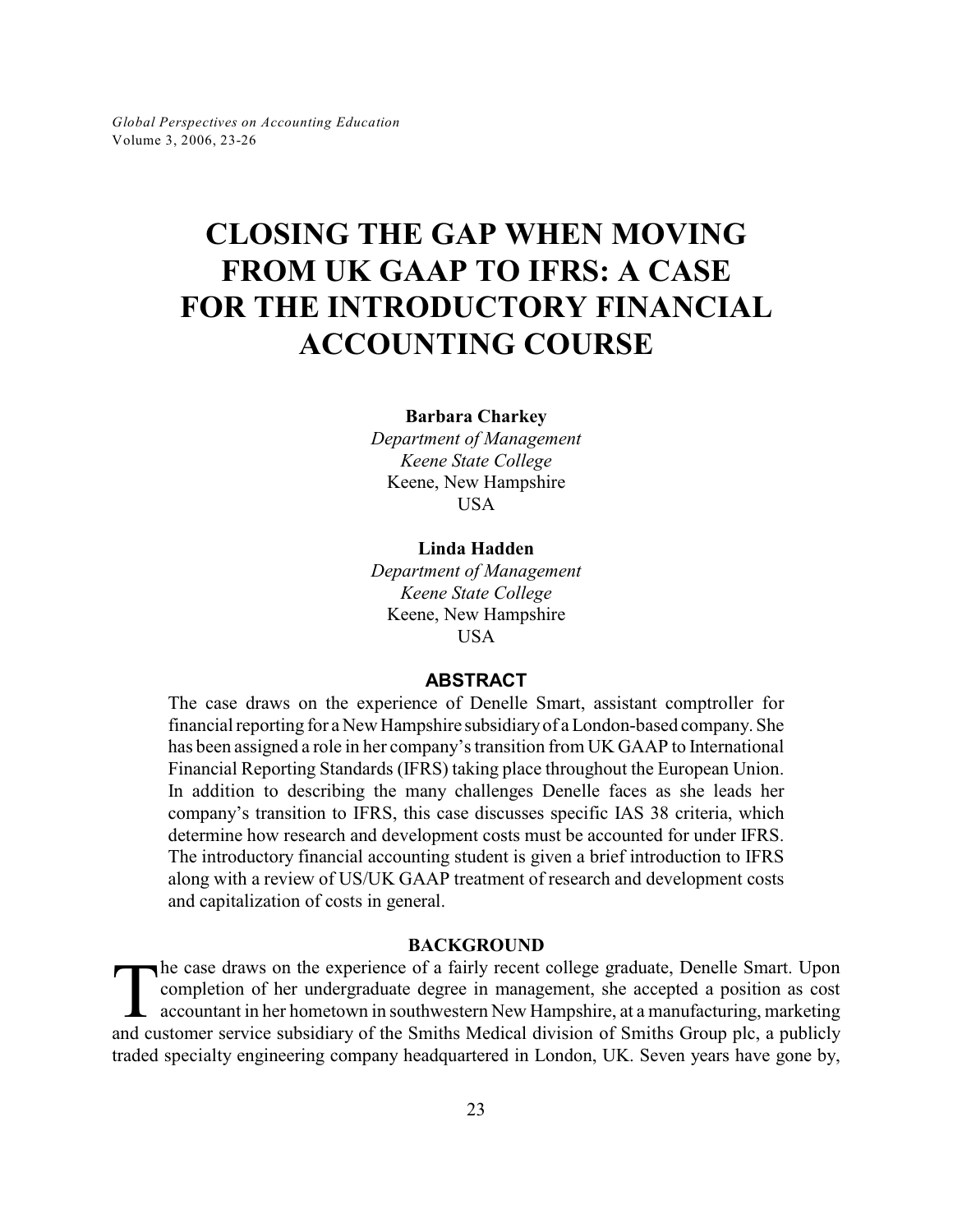during which time she has completed her masters degree and advanced to her current position, assistant comptroller for financial reporting.

Denelle faces daily challenges as a manager in a multi-national firm. For example, a conference call may require her to be at her desk by 5 AM, or may require her counterpart in London to remain at his desk till 9 PM. When Tokyo is involved as well, scheduling becomes even more challenging, and language can become an issue as well.

Denelle monitors fluctuations in exchange rates, which could have a major effect on the divisional bottom line. Three-quarters of Smiths Medical's sales are in the United States. With corporate headquarters and a number of operating subsidiaries located in the UK, the division experiences a substantial volume of cross border transactions in both US dollars and UK pounds. At headquarters, Smiths Group maintains a centralized treasury department to help control a variety of risks, including exchange rate risk posed by foreign currency fluctuations. Its hedging activities are designed to reduce the effect of exchange rate volatility on results of operations and cash flow.

In 2004, the medical division experienced growth, due to increased demand for healthcare devices by aging populations throughout the developed world, as well as improvements in technology which have enabled companies like Smiths Medical to meet this demand. Divisional sales grew by 5% in 2004 and operating profits rose by 12%. However, when translated into British pounds in Smiths Group's annual report, the weakness of the dollar against the pound throughout the year caused *reported sales* to remain flat and *reported operating profit* to rise by only 4%.

#### **A Major Professional Challenge**

Denelle is a financial reporting manager for a European company. As such, she has been assigned a role in the transition from a wide variety of national accounting standards to International Financial Reporting Standards (IFRS) taking place throughout the European Union. The International Accounting Standards Board (IASB), headquartered in London, is responsible for developing IFRS. From 2005 on, Smiths will be required to prepare its financial statements in accordance with IFRS instead of UK Generally Accepted Accounting Principles (UK GAAP).

For some months now, Denelle has been involved in planning for the transition. She has attended training sessions focused on interpreting the new accounting standards and setting future company accounting policies in accordance with IFRS, as well as identifying the new accounting and disclosure requirements that will require changes in the company's accounting information systems.

Denelle is aware that a major component of her work on the transition to IFRS will be in the area of accounting for the company's research and development expenditures. Smiths Medical operates in the specialty medical devices sector and focuses its research and development in four product areas: respiratory care, infusion therapy, critical care, and vascular access and safety. The division has recently completed a major reorganization and a significant investment in new technology, both aimed at improving and expanding product development activities. In 2004, research and development costs approached 6 % of total sales revenue companywide for Smiths Group. Smiths Medical's spending was above that average.

Under UK GAAP, research and development costs are expensed as incurred (consistent with US GAAP). At her corporate training session, Denelle just learned that under IFRS, research and development costs must be separated into 2 categories—*research* and *development*. Research costs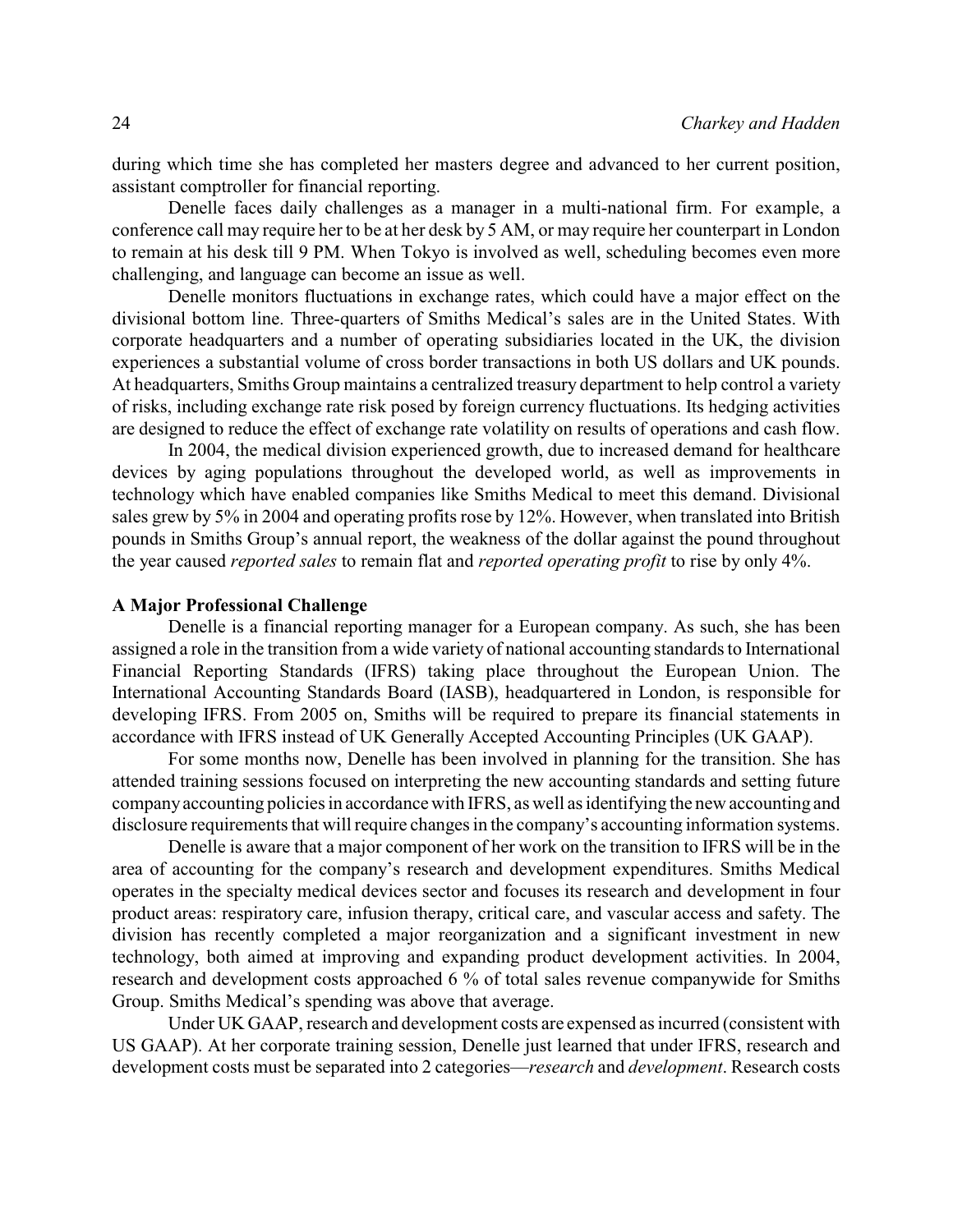will continue to be expensed as incurred. Under IFRS, development costs meeting all the following IAS 38 criteria are capitalized:

- The asset meets the definition of an intangible asset (i.e., identified and controlled by the entity).
- It is probable that future economic benefits that are attributable to the asset will flow to the entity.
- The cost of the asset can be reliably measured.

Development costs that do not meet these criteria will continue to be expensed as incurred. Capitalized development costs are to be amortized over a useful life of up to 20 years.

If Denelle is unable to separate the development component from the research component of a particular project, IAS 38 requires that these development costs be expensed as incurred. Additionally, the new standard is to be applied retroactively, meaning development costs on the balance sheet may include amounts expensed in prior years. Denelle is already anticipating that the new accounting requirements will have a significant impact on both Smiths Medical's balance sheet and its bottom line.

This case is based on IASB's web summary of IAS 38: Intangible Assets; Smiths Group PLC 2004 Annual Review; and conversations with Denelle Gourley, Assistant Controller of Smiths Medical, Portex Division.

## **QUESTIONS**

- 1. Go to [www.smiths-group.com](http://www.smiths-group.com) to learn more about the parent company, its businesses and geographic scope. In a paragraph or two discuss your findings, including answers to the following questions: How big is the company? In what product divisions and in what geographic regions does Smiths Group operate? (Financial information is under "Investor Centre")
- 2. Go to [www.iasb.org](http://www.iasb.org), "About Us," "General Information," and "History," and review the IASB's history and activity from 1995 through 2001 (listed in descending order on the website). What role has the EU had in the development of IFRS?
- 3. As globalization and international trade increase, what benefits do you see in using a single set of global accounting standards?
- 4. Refer to the three IAS 38 criteria presented in the case. Will Denelle need to use her professional judgment in determining whether to capitalize or expense development costs? Would you expect to see different interpretations of these criteria across companies, industries and countries? Explain.
- 5. After reviewing US GAAP for research and development costs and capitalization of costs in general, consider IAS 38 as discussed in the case and answer the following questions: Do you anticipate an increase or decrease in Smiths Medical's expenses and net income? Will total assets, total liabilities and total owners' equity increase or decrease? Explain your answers. As a result of adopting IAS 38 will Denelle add any new balance sheet accounts to Smiths' chart of accounts?